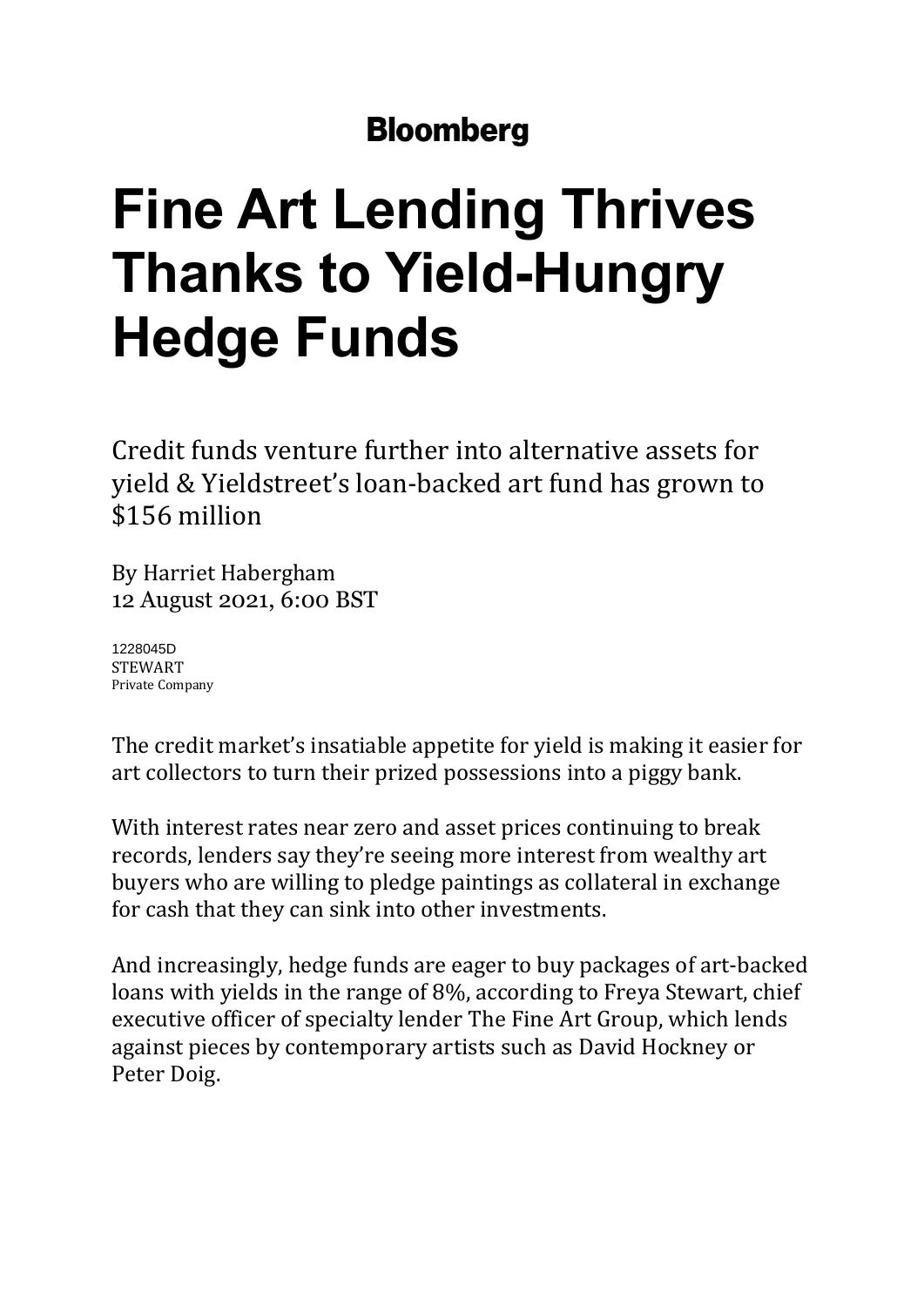

Freya Stewart Source: The Fine Art Group

There is a "huge amount of appetite" from investors for debt products backed by art, Stewart said. "The big credit funds out there have got a lot of capital that they need to invest."

Fine-art lending is a small, but fast-growing niche of the credit world that shows the rise of alternative investing and the willingness of hedge funds to hunt returns in all corners of the world. The industry proved popular during the depths of the pandemic as ultra-wealthy individuals tapped art collections as a source of cash when other assets were frozen or plunging in value.

Leverage Is Exploding in the [Hedge-Fund](https://www.bloomberg.com/news/articles/2020-02-05/leverage-is-exploding-in-the-fine-art-world) World of Fine Art